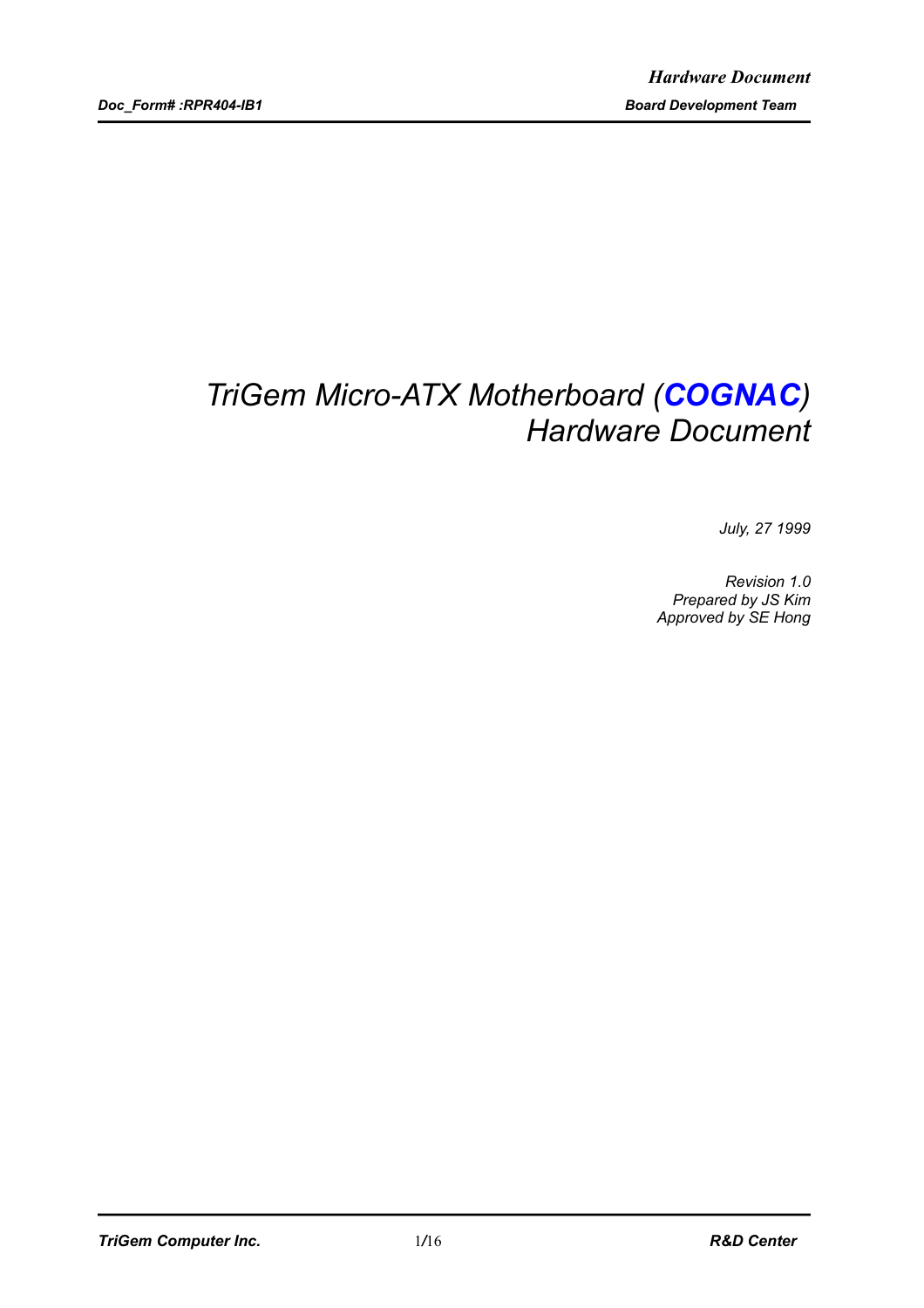#### *Document Revision History*

| Released date | Revision | Description                                                                                                            |
|---------------|----------|------------------------------------------------------------------------------------------------------------------------|
| June, 10 1999 | Rev. 0.9 | First released version for this document.                                                                              |
|               |          | This document describes the major specification of the <b>Cognac</b>                                                   |
|               |          | motherboard and the functional feature to be extended by the customer.<br>The motherboard revision number is EVT3(PR1) |
| July, 27 1999 | Rev. 1.0 | 1. PCB Rev Up $(A \rightarrow C)$                                                                                      |
|               |          | 2. It is modified in the connector option of M/B                                                                       |
|               |          |                                                                                                                        |
|               |          |                                                                                                                        |
|               |          |                                                                                                                        |
|               |          |                                                                                                                        |
|               |          |                                                                                                                        |

#### *Marketing Information*

*Address 45-2 Yoidodong, Youngdeungpoku, Seoul, Korea Telephone 82-2-3774-4251 (International Business Team) Fax 82-2-786-9478 Email* jhpark*@trigem.co.kr (Jin Hyun Park)*

# *Technical Support*

*Address 1055 Shingil-Dong, Ansan, Kyunggi-Do, Korea Telephone 82-345-491-9528 (Ext. 608) Fax 82-345-593-6721 Email sehong@trigem.co.kr (Seung Eung Hong) ycpark@trigem.co.kr (Young chul Park) jskim2@trigem.co.kr (Jin Soo Kim)*

#### *User's Notice*

No part of this product, including the schematics and BIOS may be reproduced, transmitted, transcribed, stored in a retrieval system, or translated into any language in any form by any means without the express written permission of TriGem Computer Inc. except the document kept by the purchaser for backup purposes.

*© Copyright 1999 TriGem Computer Inc. All rights reserved*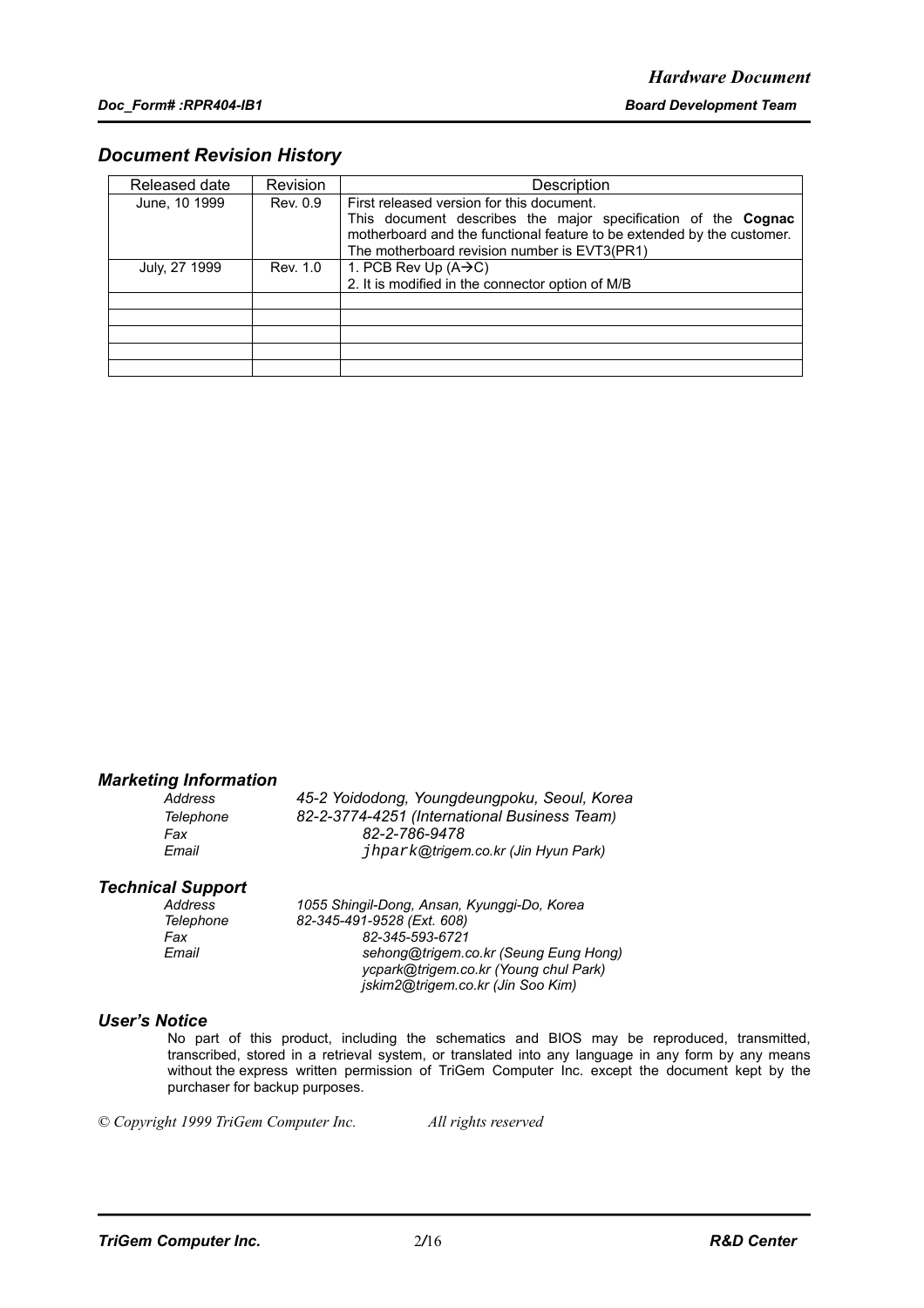### *Contents of Table*

#### **I. Introduction**

| 1. Generation Description |  |
|---------------------------|--|
| 2. Function Block Diagram |  |

#### **II. System Overview**

| 1. Major Units                                                             |    |
|----------------------------------------------------------------------------|----|
| 2. Upgrade ability                                                         |    |
| 2-1. Processor                                                             |    |
| 2-2. Main chipset Configuration                                            |    |
| 2-3. Memory                                                                |    |
|                                                                            |    |
|                                                                            |    |
| 2-6. Advanced Configuration and Power Interface (ACPI) ------------------- | 10 |
| 2-7. Manufacturing Options                                                 | 10 |
|                                                                            |    |

#### **III. Jumper & Connector Description**

| 11 |
|----|
| 11 |
| 12 |
| 12 |
| 14 |
| 14 |
| 16 |
|    |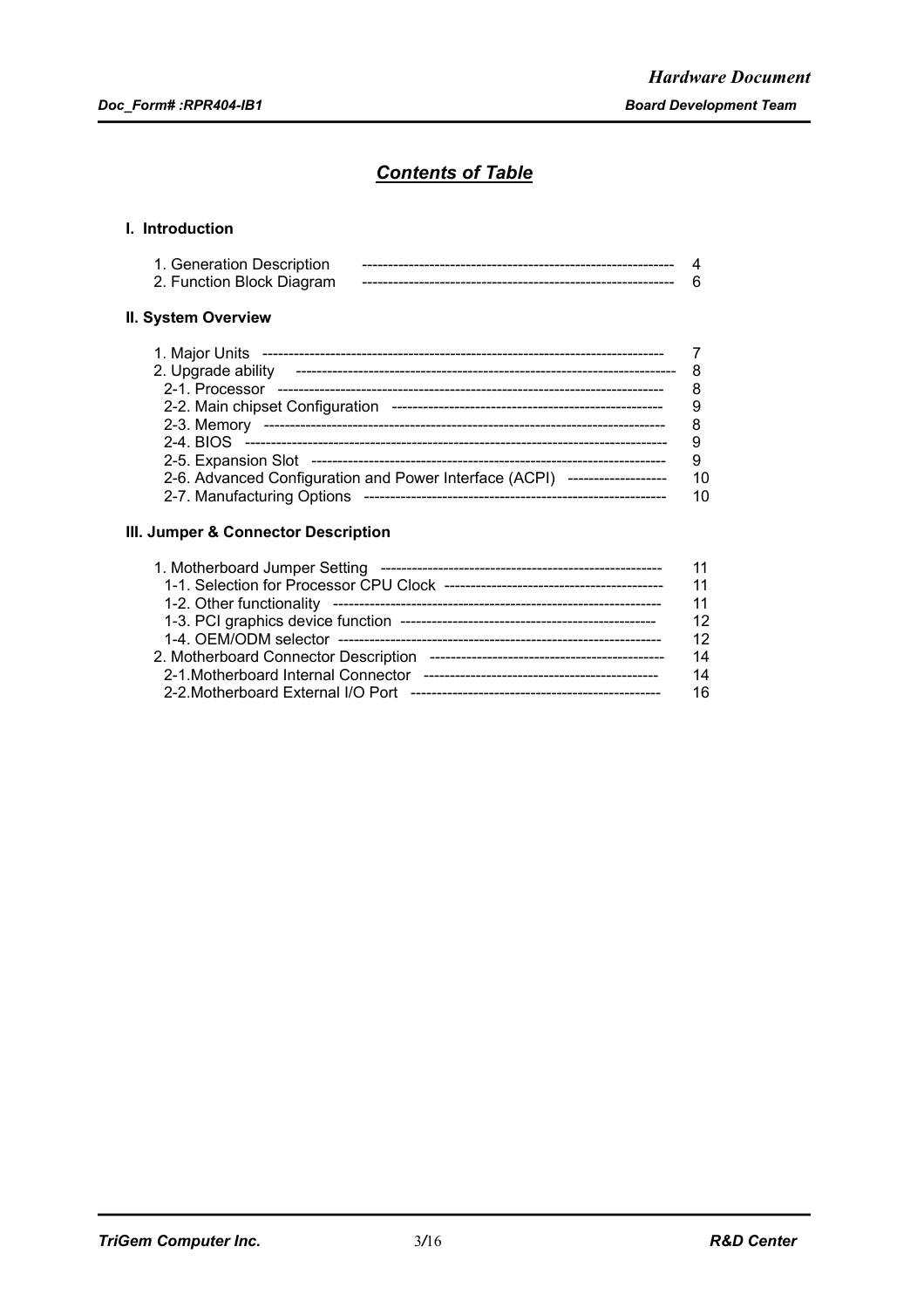### **I. Introduction**

The *COGNAC* Micro ATX motherboard offers a time to market consumer and corporate desktop solution featuring the Intel Celeron PPGA processor with 66/100MHz front side bus and the Whitney chipsets in a Micro ATX low profile motherboards. In addition, the integrated onchip graphics controller supports 4MB of SDRAM purpose of Display cache memory.

The *Cognac* motherboard was designed to be highly minimized system cost. In this effort a smaller form factor, Micro-ATX, gives the greater space economy and more affordable systems. Integrating onchip graphics controller and SDRAM, as well as onchip AC'97 audio solution with AC97 Codec onto the motherboard eliminates the need for more expensive graphic and audio add-in cards. The end result is a system platform with a primary component level of integration with translates into affordable solution for entry level users.

### **1. General description**

- T Motherboard
	- Small PCB size in the Micro ATX form factor (ATX V1.2 form factor)
	- 238mm \* 238mm \* 1.6t (4 Layers)
- **Q** Processor
	- Intel Socket-370 (370pin PPGA Socket)
	- Intel Celeron 400/433/466/500MHz processor @66MHZ Host clock<br>- Intel TBD
		- $@100$ MHZ Host clock
- T Main Chipset
	- Graphics and Memory Controller Hub (GMCH) : Intel FW82810-DC100 / FW82810
	-
	- I/O Controller Hub (ICH) : Intel FW82801AA / FW82801AB
	- AC 97' Controller : Intel FW82801AA/AB included
	- -
	- $\cdot$  Cirrus CS4299-JQ • Super I/O : ITE IT8702F-A
		-
	- DC-DC Converter : : HARRIS HIP6021CB<br>• Clock : ICS 9250B
		- $\therefore$  ICS 9250BF-10 (66/100MHz host clock,
		- 100Mhz SDRAM Clock support)
- **D** Memory Configuration
	- System Memory
		- Two banks of 3.3V SDRAM (168pin unbuffered DIMM) with max 256MB
		- SDRAM operation in 100MHz front side bus
	- Display Cache Memory
		- Two 1M\*16 3.3V SDRAM (4MB)
		- SDRAM operation in 100MHz
	- Flash Memory
		- Intel N82802AB, 4Mb PLCC Type
		- FirmWare Hub(FWH) Interface for platform operation
	- Address/Address Multiplexed Interface for programming during manufacturing
- **D** I/O Feature
	- Integrated standard I/O functions in the rear side
	- One multi-mode parallel port
	- One FIFO serial ports and optional port by header type
	- PS/2 styles keyboard and mouse port
	- Two USB port
	- Three audio jack for Speaker output ,Line input and MIC input
	- One Joystick port
	- I/O Controller (IT8702F-A)
		- Low Pin Count (LPC) interface with Host controller(ICH)
		- FDC, Parallel, Serial, keyboard/Mouse supported
		- Joystick port and MPU-401 compatible MIDI interface
- T Audio Subsystem
	- Intel 82801AA/AB AC'97 Audio/Modem controller
	- Independent channels for PCM in and PCM out, Microphone in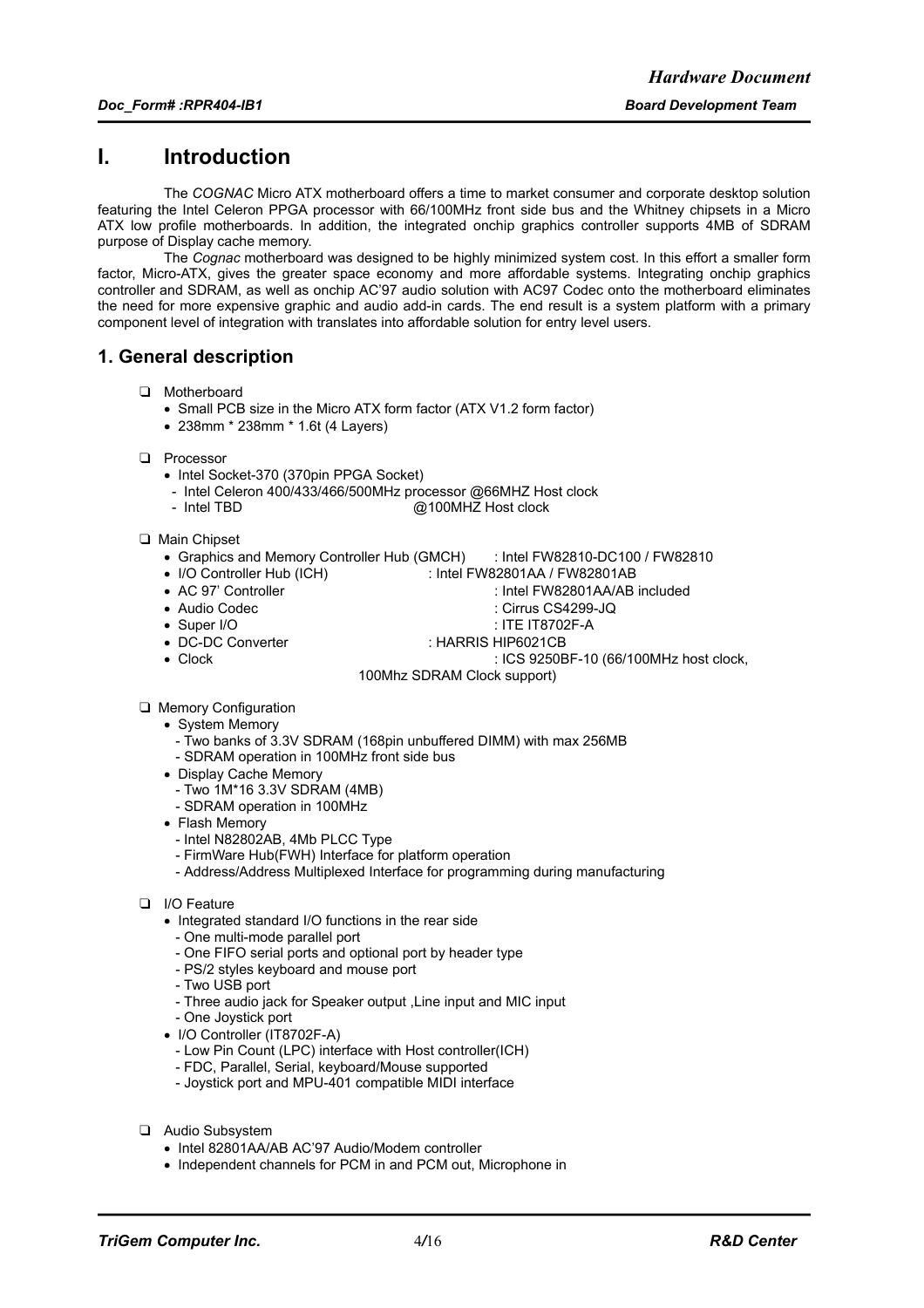- Left and Right audio channels
- 16 bit sample resolution
- multiple sample rates
- AC'97 2.1 compliant AC-link interface
- **Q** GMCH Subsystem
	- Host/Memory(DRAM) Controller features
		- 66/100Mhz System Bus Frequency
		- 100Mhz system memory bus frequency
		- Refresh mechanism: CBR only supported
		- Support for Asymmetrical DRAM addressing only
		- Support for Asymmetrical DRAM addressing only
		- Support for 64-bit data interface
		- Suspend to RAM support
	- Graphics Controller features
		- 3D Hyper Pipelined Architecture ( PDP, PPI)
		- full 2D H/W Acceleration
		- Motion Video Acceleration
		- H/W motion Compensation Assistance for S/W MPEG2 Decode
		- Software DVD at 30fps
	- 3D Graphics features
		- Flat & Gouraud Shading
		- Mip Maps with Bilinear and Anisotropic Filtering
		- Fogging Atmospheric Effects
		- Z Buffering
		- 3D Pipe 2D Clipping
		- Backface Culling
		- Per Pixel Perspective Correction Texture Mapping
		- Texture Compositing
		- Texture Color Keying/Croma Keying
	- Display features
		- Integrated 24-bit 230Mhz RAMDAC
		- Gamma Corrected Video
		- DDC2B Compliant
	- Graphics memory controller features
		- Intel D.V.M Technology (Dynamic Video Memory)
	- Display Cache Interface (FW82810-DC100 only)

#### **D** ICH Subsystem

- PCI Bus Interface
- Integrated IDE controller
- USB
- AC'97 Link for Audio and Modem
- Interrupt Controller
- Low Pin Count Interface
- SM Bus
- Firmware Hub Interface
- □ GMCH, ICH vs GMCH0, ICH0 Configuration Difference

| GMCH, ICH                        | <b>GMCHO, ICHO</b>               |
|----------------------------------|----------------------------------|
| Display Cache (4MB) Support      | No Display Cache (4MB) Support   |
| Up to Ultra 66 ATA Spec. Support | Up to Ultra 33 ATA Spec. Support |
| 6 PCI Slots Support              | 4 PCI Slots Support              |
| Alert on LAN Support             | N/A                              |

*Note : Pavilion 6530/6535 uses the GMCH0, ICH0*

#### **2. Function Block Diagram**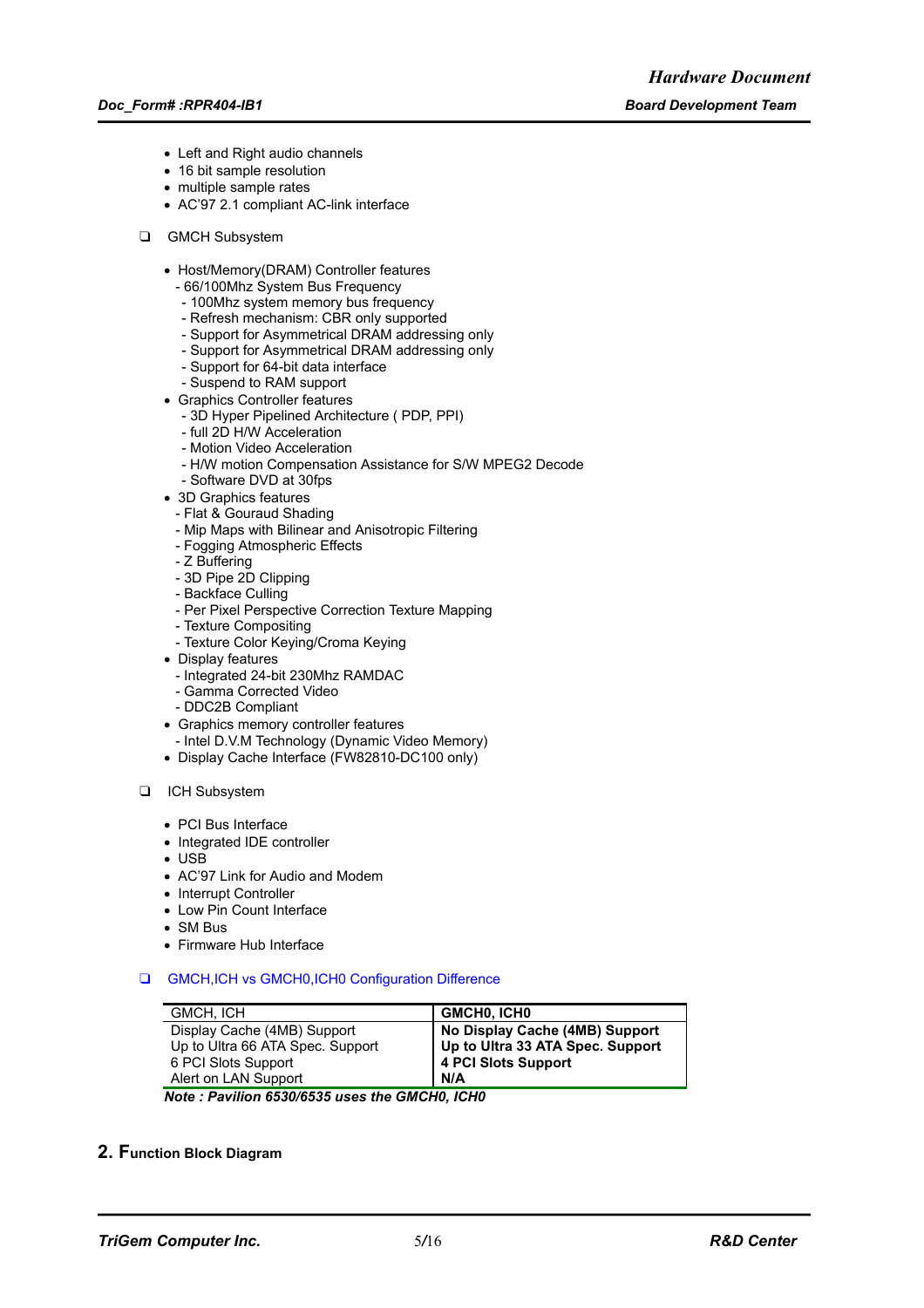

## **II. System Overview**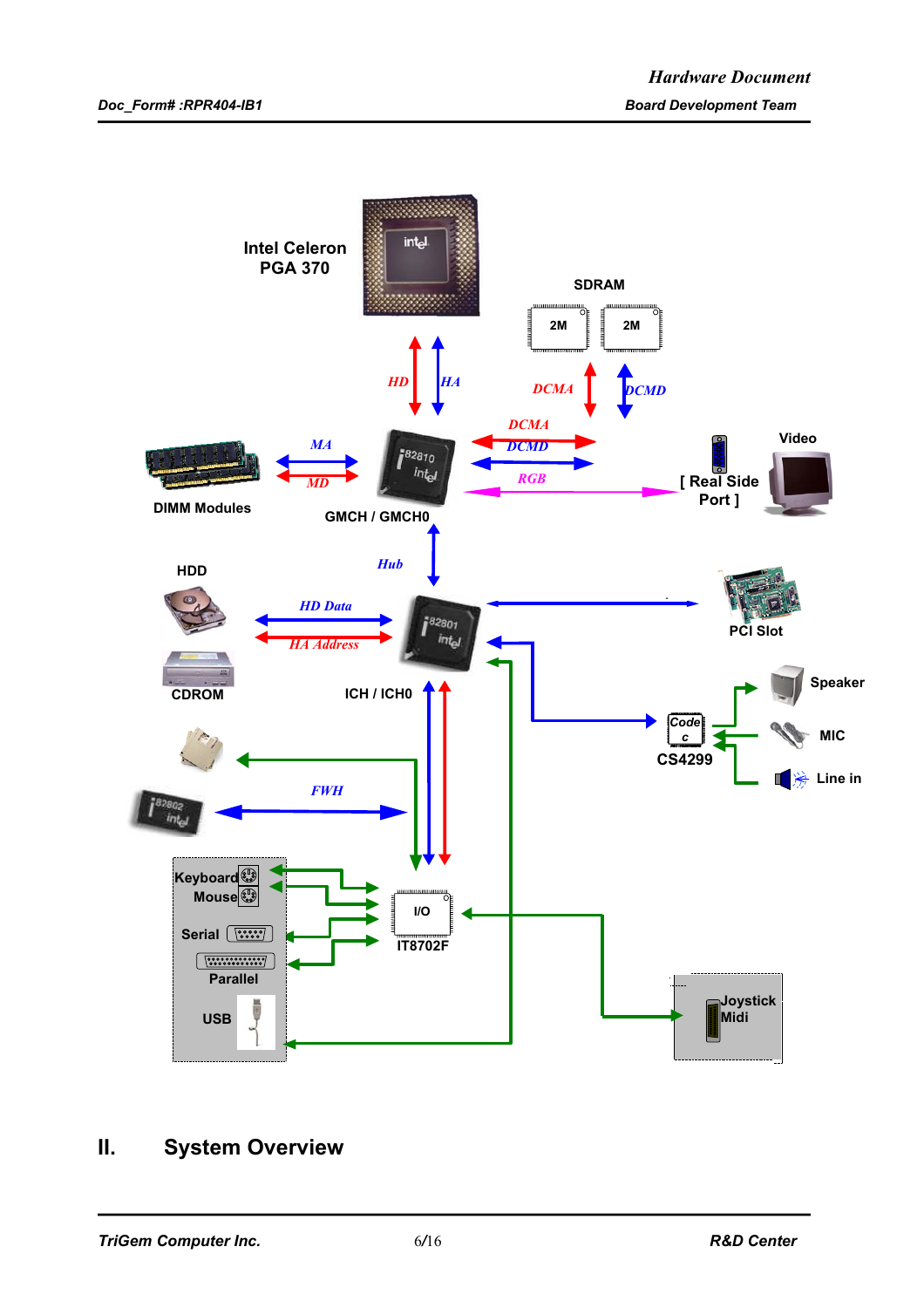### **1. Major Units**

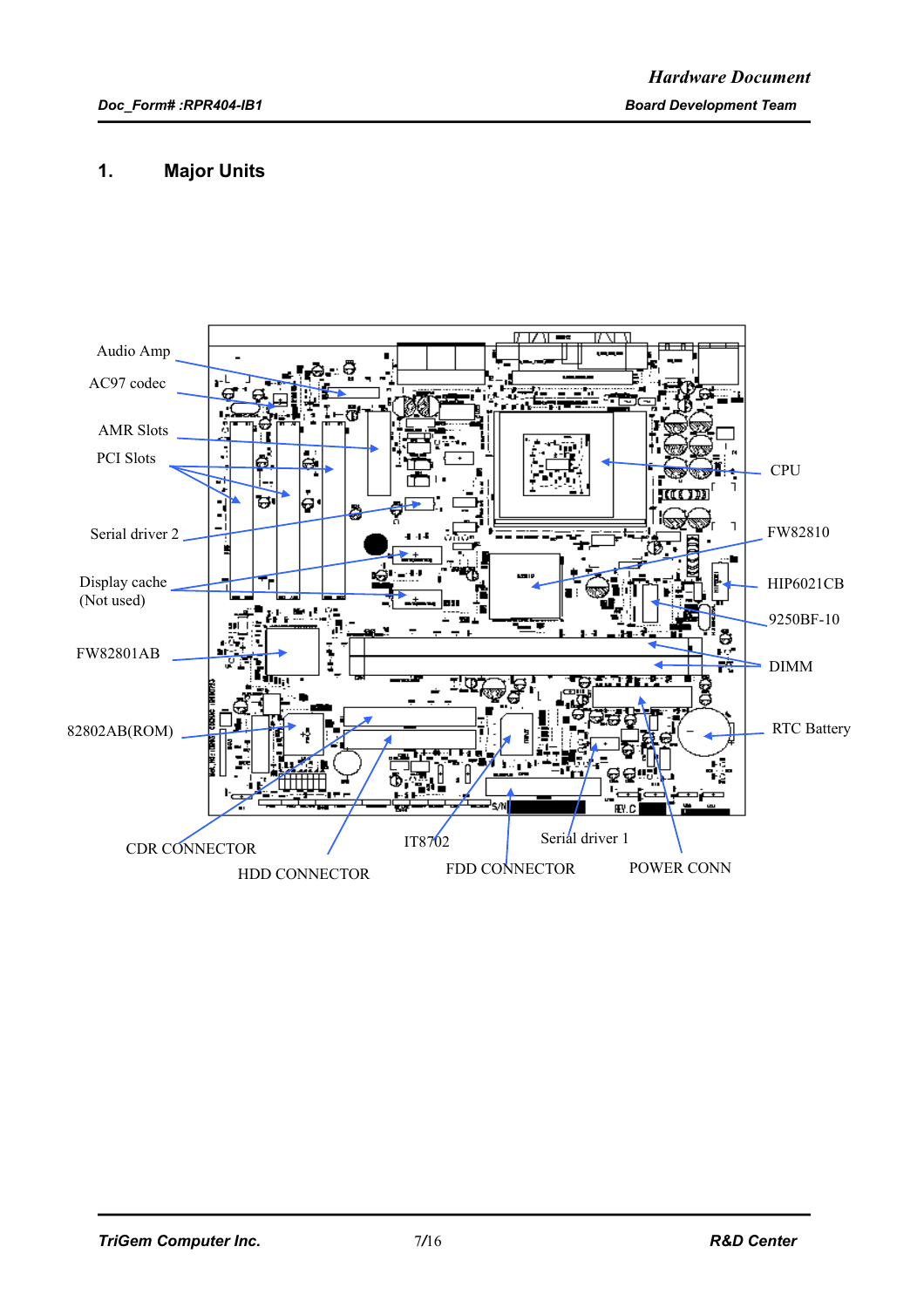#### **2. Upgradeability**

#### **2-1. Processor**

*COGNAC* motherboard provides the 370pin PGA370 socket that is not backward compatible with ZIF socket-7 processors The Processor's VID pins automatically program the voltage regulator on the motherboard to the required processor voltage. The motherboard supports processors that run internally at 300/333/366/400 /433/466/500MHz.

| Host Clock 66MHz  | : Celeron 400MHz<br>: Celeron 433MHz<br>: Celeron 466MHz<br>: Celeron 500MHz<br>: tbd |
|-------------------|---------------------------------------------------------------------------------------|
| Host Clock 100MHz | : tbd                                                                                 |

□ Supported Cyrix Goby Processors (PPGA Socket Type) • Host Clock 66MHz : tbd

#### **2-2. Main Chipset Config**

Cognac Motherboard has two main chipset configurations.

- □ 810DC100 Configuration • GMCH + ICH : FW82810DC100 + FW82801AA
- T **810L Configuration** • **GMCH0 + ICH0 : FW82810 + FW82801AB**
	- Æ **It's applied to Cognac, Cognac+**

#### **2-3. Memory**

The motherboard has two, dual inline memory module (DIMM), minimum 16MB to maximum 256MB memory size. The BIOS can automatically detect the memory type, size, and speed through SMBUS interface between the core chipset and DIMM module.

The motherboard supports the following memory features

#### • **3.3V and unbuffered168-pin DIMM**

Voltage detection 3.3V Version 5V Version Unbuffered detection Unbuffered Buffered

- 100MHz unbuffered SDRAM (PC100)
- Non-ECC memory only
- Single or double-sided DIMM with the following types (per each side of each DIMM)

| DIMM size | Non-ECC memory            | DIMM size | Non-ECC memory  |
|-----------|---------------------------|-----------|-----------------|
| 8MB       | 4*(1M * 16 bit)           | 64MB      | 8*(8M * 8 bit)  |
| 16MB      | 8*(2M * 8 bit)            | 64MB      | 4*(8M * 16 bit) |
| 32MB      | 4*(4M * 16 bit)           | 128MB     | 8*(16M * 8 bit) |
| 32MB      | $2*(4M * 32 \text{ bit})$ |           |                 |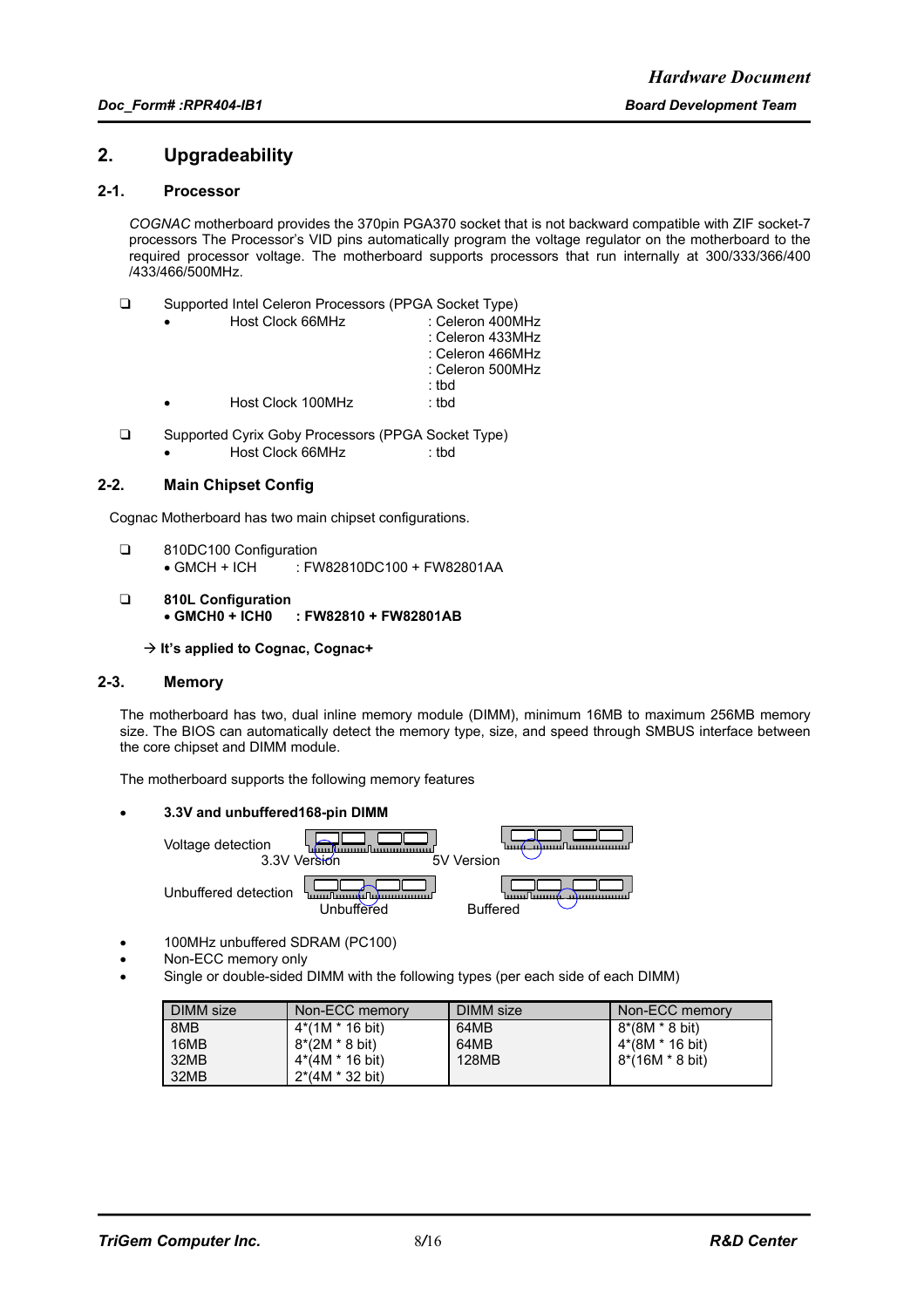#### **2-4 BIOS**

The motherboard uses a TriGem-Phoenix BIOS, which is stored in flash memory and can be upgraded using a disk-based program. A new version of the BIOS can be upgraded from a diskette using the Flash Memory Update utility.

 $\Box$  Flash memory organization

| Address (Hex)       | Size  | Functional description |
|---------------------|-------|------------------------|
| FFFF0000 - FFFFFFFF | 64KB  | Boot block             |
| FFF82000 - FFFEFFFF | 440KB | Main BIOS block        |
| FFF80000 - FFF81FFF | 8KB   | ESCD block             |

On-board device management

The BIOS can manage the devices on the motherboard over the CMOS setup menu.

| <b>Device</b>     | <b>Description</b>    | <b>CMOS setup menu</b>           | Default value      |
|-------------------|-----------------------|----------------------------------|--------------------|
| PS/2 Mouse        | Intel 82801AB (ICH)   | Enabled / Disabled / Auto Detect | <b>Auto Detect</b> |
| Legacy USB        | Intel 82801AB (ICH)   | Enabled/Disabled                 | <b>Disabled</b>    |
| AC'97 Audio       | ICH with CS4299 Codec | Enabled / Disabled               | <b>Enabledd</b>    |
| On board FDC      | Super I/O (ITE8702)   | Enabled / Disabled               | Enabled            |
| On board serial A | Super I/O (ITE8702)   | Enabled / Disabled               | <b>Enabled</b>     |
| On board serial B | Super I/O (ITE8702)   | Enabled / Disabled               | <b>Disabled</b>    |
| On board parallel | Super I/O (ITE8702)   | Enabled / Disabled               | Enabled            |
| Midi port         | Super I/O (ITE8702)   | Enabled / Disabled / Auto        | Auto               |
| Game port         | Super I/O (ITE8702)   | Enabled / Disabled / Auto        | Auto               |

#### **2-5. Expansion Slot**

The motherboard support PCI and GMCH function. PCI functions are extended to the additional slot with 3 PCI, and GMCH function is designed in the motherboard with Integrated System/Graphics controller.

| ❏ | PCI configuration space map |  |  |
|---|-----------------------------|--|--|
|---|-----------------------------|--|--|

| Bus number | Device number | Function number | Device                                      |
|------------|---------------|-----------------|---------------------------------------------|
| 00         | 30            | 00              | Intel 82801AB(ICH0) PCI Bridge              |
| 00         | 31            | 00              | Intel 82801AB(ICH0) LPC Bridge              |
| 00         | 31            | 01              | Intel 82801AB(ICH0) Bus master IDE          |
| 00         | 31            | 02              | Intel 82801AB(ICH0) USB Host Controller     |
| 00         | 31            | 03              | Intel 82801AB(ICH0) SM Bus Controller       |
| 00         | 31            | 04              | Reserved                                    |
| 00         | 31            | 05              | Intel 82801AB(ICH0) AC'97 Audio Controller  |
| 00         | 31            | 06              | Intel 82801AB(ICH0) AC'97 Modem Controller  |
| 00         | 31            | 07              | Reserved                                    |
| 00         | 00            | 00              | Intel 82810(GMCH0) System/Graphics          |
|            |               |                 | Controller                                  |
| 00         | 01            | 00              | Intel 82810(GMCH0) Internal Graphics Device |
| 01         | 0E            | 00              | PCI slot1                                   |
| 01         | 0D            | 00              | PCI slot2                                   |
| 01         | 0C            | 00              | PCI slot3                                   |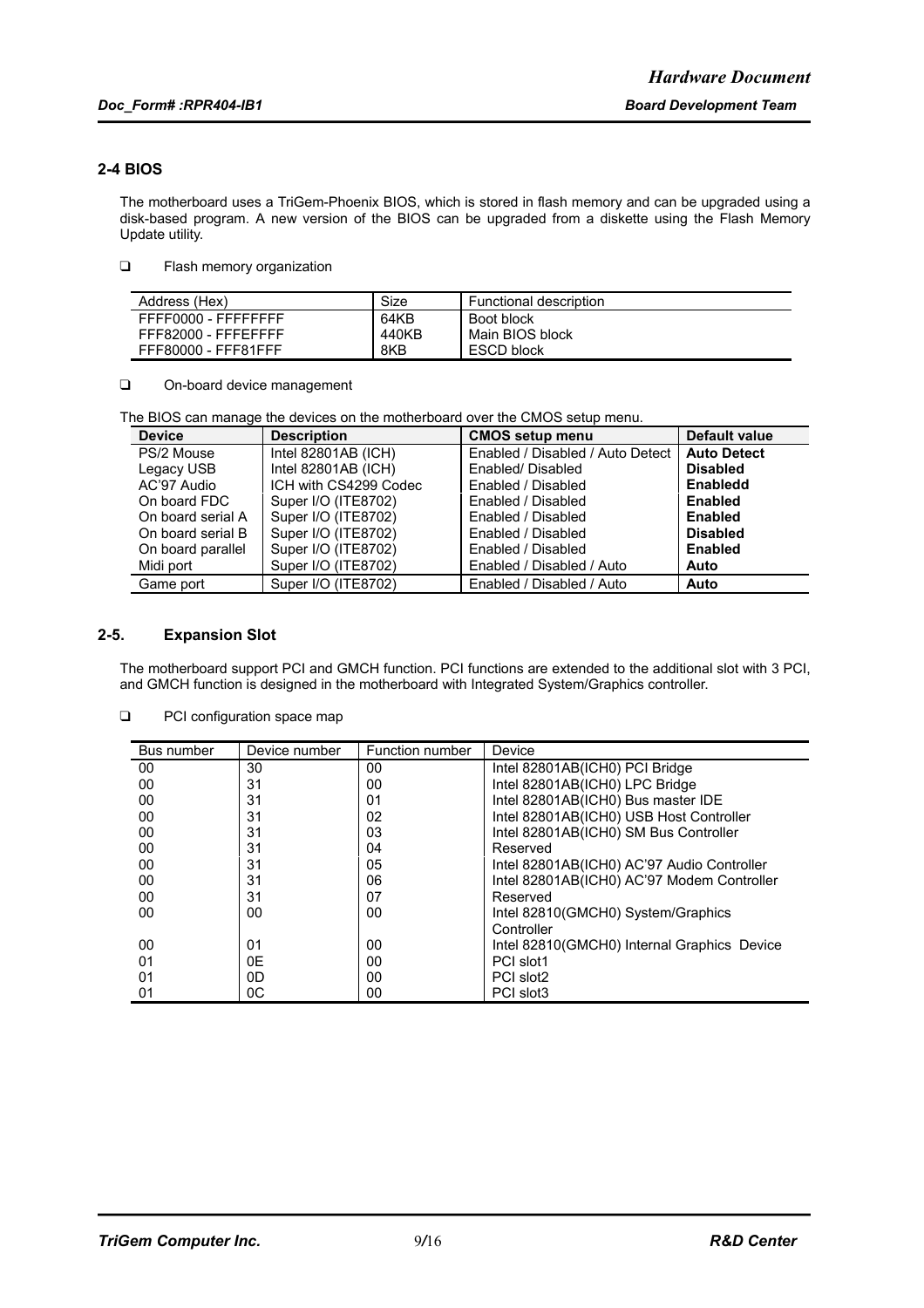#### □ PCI interrupts & Master Number Routing Maps

Intel 82801AB (ICH0) PCI bridge has four programmable interrupt request input signals. Any PCI interrupt source connects to one of these interrupt signals and It's assigned to the free proper interrupt number by PnP BIOS.

| <b>ICH INT</b> | First            | Second           | Third            | ICH <sub>0</sub>         | ICH <sub>0</sub> |
|----------------|------------------|------------------|------------------|--------------------------|------------------|
| signals        | <b>PCI</b> slot  | PCI slot         | PCI slot         | USB device               | SM Bus           |
| <b>PIRQA</b>   | <b>INTA</b>      | <b>INTB</b>      | <b>INTC</b>      |                          |                  |
| <b>PIRQB</b>   | <b>INTB</b>      | <b>INTC</b>      | <b>INTD</b>      |                          |                  |
| <b>PIRQC</b>   | <b>INTC</b>      | INTD             | <b>INTA</b>      |                          |                  |
| <b>PIRQD</b>   | <b>INTD</b>      | <b>INTA</b>      | <b>INTB</b>      | <b>INTC</b>              | <b>INTB</b>      |
| <b>Master</b>  | REQ0             | REQ1             | REQ <sub>2</sub> |                          |                  |
| <b>IDSEL</b>   | AD <sub>30</sub> | AD <sub>29</sub> | AD27             |                          |                  |
|                |                  |                  |                  |                          |                  |
| <b>ICH INT</b> | ICH <sub>0</sub> | ICH <sub>0</sub> |                  | <b>GMCH</b>              |                  |
| signals        | AC'97 Audio      | AC'97 Modem      |                  | Internal Graphics Device |                  |
| <b>PIRQA</b>   |                  |                  |                  |                          |                  |
| <b>PIRQB</b>   |                  |                  |                  |                          |                  |
| <b>PIRQC</b>   |                  |                  |                  |                          |                  |
| <b>PIRQD</b>   | <b>INTB</b>      | <b>INTB</b>      |                  | <b>INTA</b>              |                  |
| <b>Master</b>  |                  |                  |                  |                          |                  |
| <b>IDSEL</b>   |                  |                  |                  |                          |                  |

#### **2-6. Advanced Configuration and Power Interface (ACPI)**

The motherboard and system BIOS supports the ACPI that requires an ACPI-aware operating system such as Windows-NT 5.0 or Windows 98 SE. ACPI feature include

- Plug and play and APM functionality normally contained in the BIOS
- Power management control of individual devices : add-in cards, hard disk drives, USB devices, and Video
- A soft-off feature that enables operating system to power off the computer
- Support for multiple wakeup events
- Indication LED for normal mode (Green), standby mode (Blinking Green) function is dependent on the LED logic.
- **T** Wakeup devices and events

| Wakeup device | Wakeup events and functionality           |
|---------------|-------------------------------------------|
| Power switch  | Wakeup from Power-off status and S1Status |
| LAN           | Wakeup from S1 status                     |
| Modem         | Wakeup from S1 status                     |

#### **2-7. Manufacturing Options**

The motherboard has several manufacturing options according to OEM/ODM requirement. Make sure that these options can be applied in the assembly stage, and it's impossible to upgrade or change in the customer field.

| Option items         | Selectable functionality       | <b>Feature changes</b>        |
|----------------------|--------------------------------|-------------------------------|
| Joystick port        | Front side / <b>Rear side</b>  | Use additional board or not   |
| USB port             | Front side / <b>Rear side</b>  | Use additional board or not   |
| Super I/O            | IT8712 / <b>IT8702</b>         | Include H/W monitoring or not |
| Graphics controller  | <b>FW82810 / FW82810-DC100</b> | Display Cache or not          |
| Display Cache memory | None / 4MB                     | Display Cache or not          |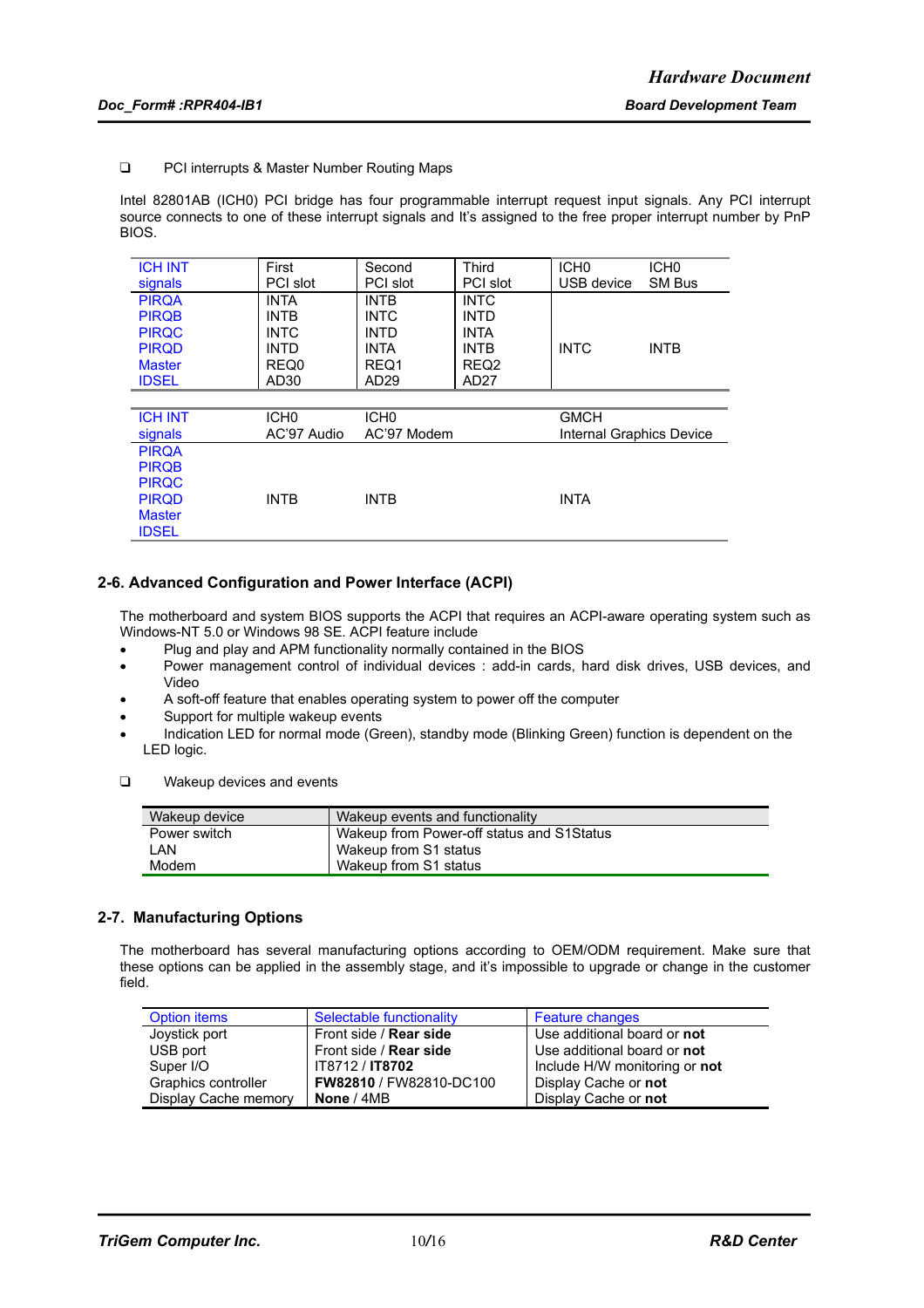### **III. Jumper & Connector Description**

### **1. Motherboard Jumper Setting**



#### **1-1. Selection for Processor CPU Clock**  $\Box$  **Intel Celeron PPGA Processor is auto set the core to bus frequency ratio.**

#### **1-2. System functionality** (J1,2,3,4,5,8 is TG Option)

| Switch<br>סור       | unction                                | l-2(Default)   | 2-3         |
|---------------------|----------------------------------------|----------------|-------------|
| J6<br>------------- | Clear CMOS                             | <b>Disable</b> | ⊏nable<br>. |
| υı                  | Audio Function(AMR)<br>Primar∖<br>Down | <b>Enable</b>  | Disable     |

 *\* Note : Pavilion 6530 uses J6,7 Pavilion 6535 uses J6*

#### **1-3. PCI graphics device function**

No jumper does set the functionality of the GMCH graphics controller PCI Graphics device operates automatically if PCI Graphics card is inserted .

#### **1-4. OEM/ODM selector** (TG Option)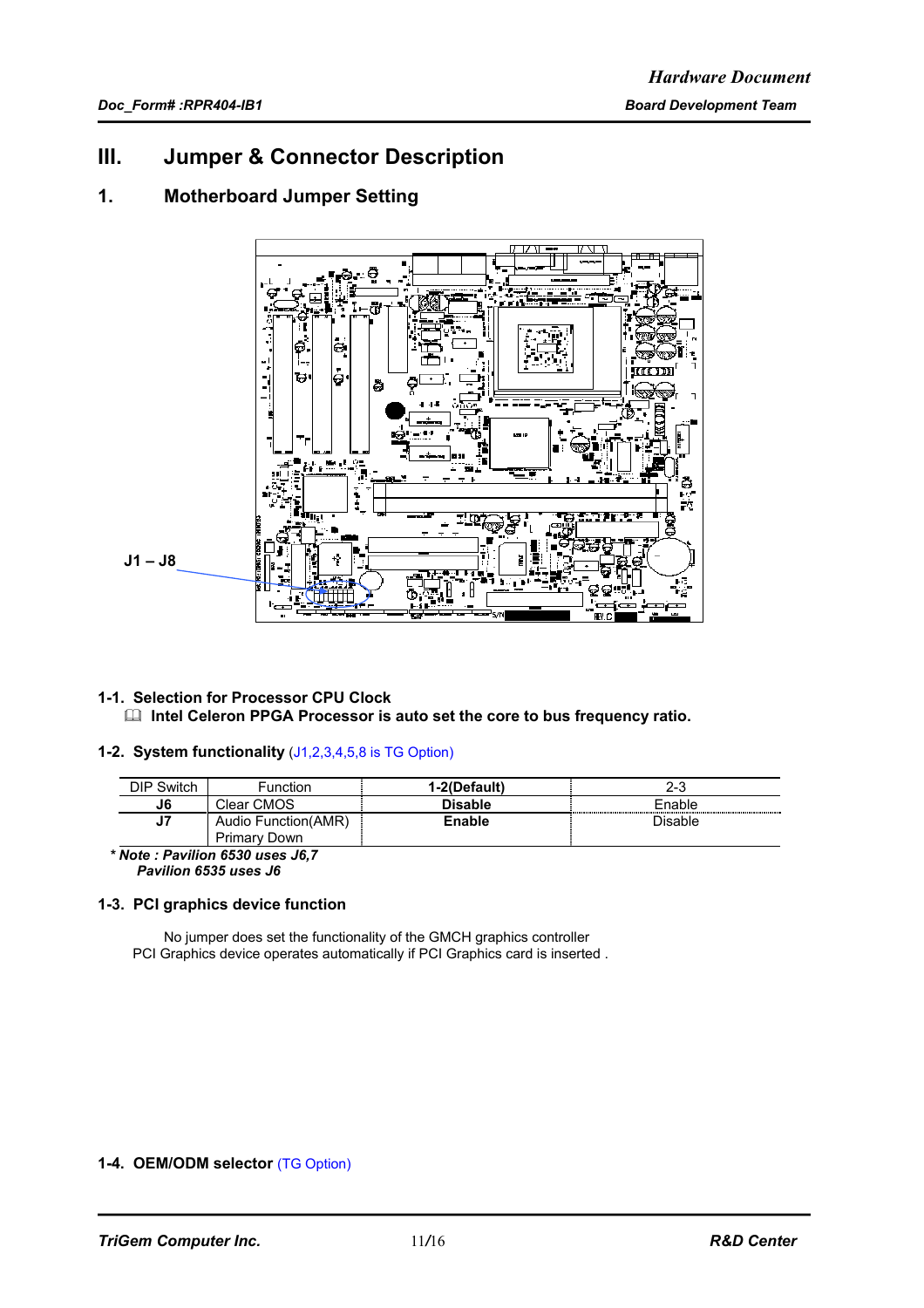These jumpers (J1, J2 & J3) will be optional parts for the OEM/ODM logo message selector of Trigem.

| <b>BIOS</b>    | $J2(2-3)$ , $J3(2-3)$ , $J4(2-3)$ | Reserved | $J2(2-3), J3(2-3), J4(1-2)$       | Reserved |
|----------------|-----------------------------------|----------|-----------------------------------|----------|
| Factory        | $J2(2-3)$ , $J3(1-2)$ , $J4(2-3)$ | Reserved | $J2(2-3)$ , $J3(1-2)$ , $J4(1-2)$ | Reserved |
| <b>Setting</b> |                                   |          |                                   |          |
| (J1,2,3)       | $J2(1-2), J3(2-3), J4(2-3)$       | Reserved | $J2(1-2)$ , $J3(2-3)$ , $J4(1-2)$ | Reserved |
|                | $J2(1-2), J3(1-2), J4(2-3)$       | Reserved | $J2(1-2), J3(1-2), J4(1-2)$       | Reserved |
|                |                                   |          |                                   |          |

**\* Factory Default Setting - bold type text**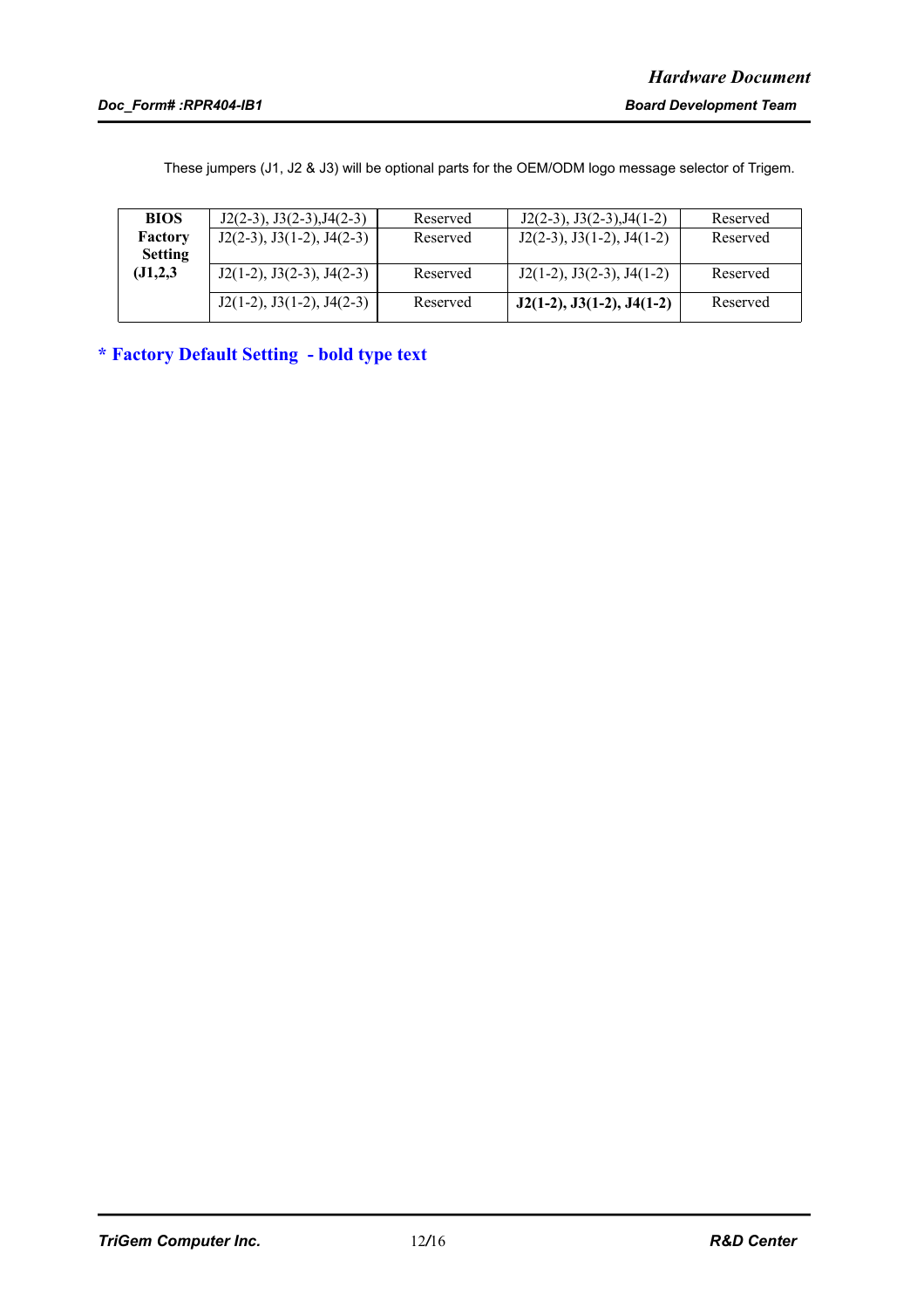### **2. I/O Header Connector Description**

#### **2-1. Motherboard Internal Connector**



CPU FAN connector (CN53)

|                  | Pin number | Signal description |
|------------------|------------|--------------------|
| اەەם,            |            | <b>AND</b>         |
|                  |            | <b>FAN power</b>   |
| CN <sub>53</sub> |            | Tachometer (speed) |
|                  |            |                    |

□ System Chassis FAN connector (CN54)

| Pin number | Signal description |
|------------|--------------------|
|            |                    |
|            | <b>FAN</b> control |
|            | Tachometer         |
|            | Speed)(GND)        |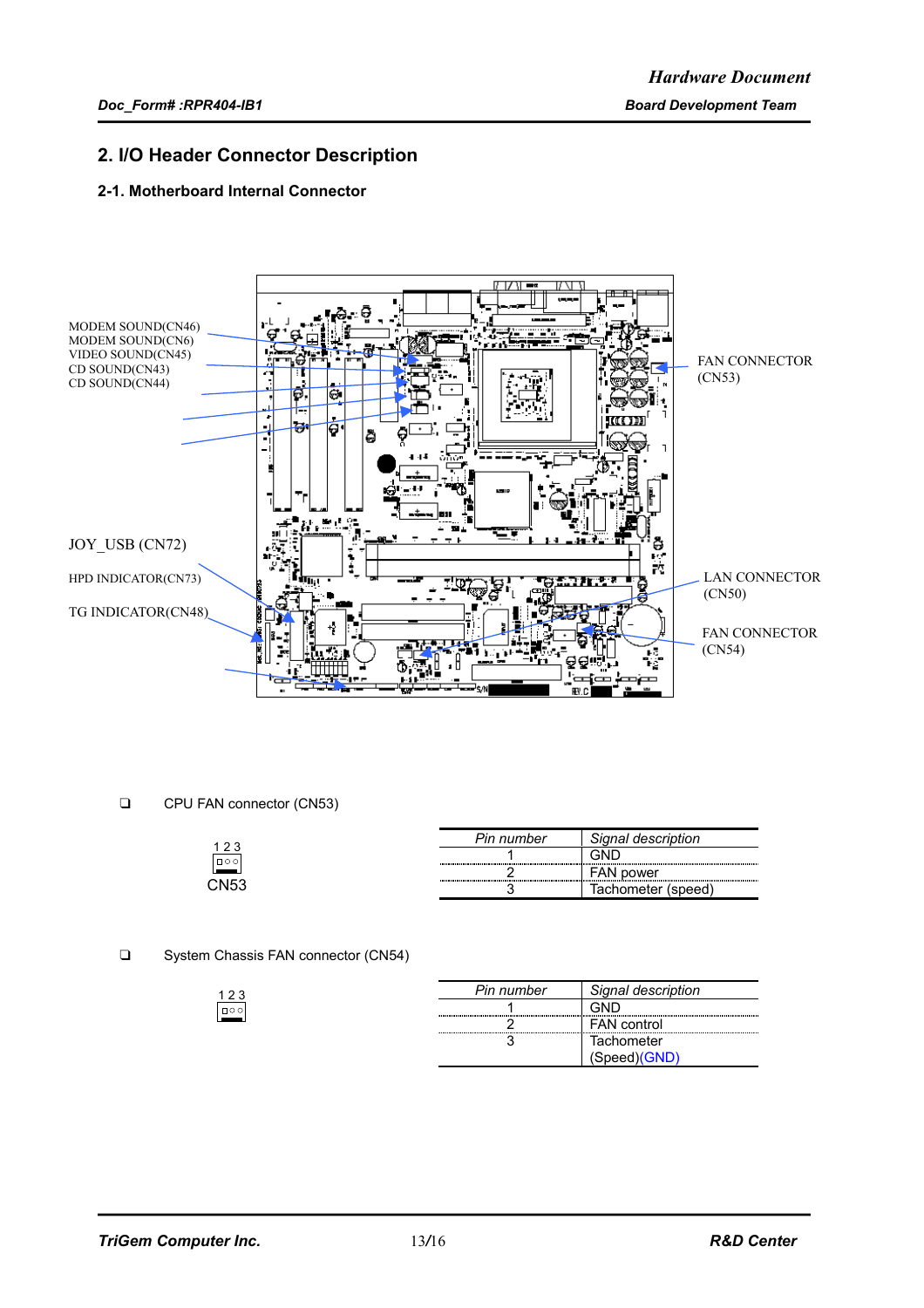□ PC/PCI connector (CN23) (TG Option)

| $n$ . The case $n \times n$ of $n \times n$ |     |                    |     |                    |
|---------------------------------------------|-----|--------------------|-----|--------------------|
| 246                                         | ⊵in | Signal description | Pin | Signal description |
| 이이                                          |     |                    |     |                    |
| 135                                         |     |                    |     |                    |
|                                             |     | ۰e۷                |     |                    |

#### □ Joystick & USB connector (CN72) (TG Option)

| 3187654321                 |                       |  |  |  |  |
|----------------------------|-----------------------|--|--|--|--|
|                            | 000000000<br>00000000 |  |  |  |  |
| 4 2 16 15 14 13 12 11 10 9 |                       |  |  |  |  |

|                               | Signal description   | Signal description |
|-------------------------------|----------------------|--------------------|
|                               |                      |                    |
|                               |                      | <br>               |
|                               |                      |                    |
|                               | --------             |                    |
|                               |                      |                    |
| ,,,,,,,,,,,,,,,,,,,,,,,,,,,,, |                      |                    |
|                               |                      |                    |
|                               |                      |                    |
|                               |                      | Positive DA        |
|                               | <b>Negative DATA</b> |                    |

□ Video Sound (CN45) (TG Option)

| 1234 | ⊵in | Signal description | Pin | Signal description |
|------|-----|--------------------|-----|--------------------|
| □○○○ |     | _eft<br>---------- |     | GND                |
|      |     |                    |     | Riaht Sound        |

#### □ Modem Sound (CN46, CN6) (TG Option)

| $\sim$      |     |                    |     |                    |
|-------------|-----|--------------------|-----|--------------------|
| 12345       | Pin | Signal description | Pin | Signal description |
| $\Box$ 0000 |     | <b>MIC</b>         |     | GND                |
| CN46        |     | าม∩                |     | <b>MONO IN</b>     |
|             |     | <b>MONO OUT</b>    |     |                    |
|             |     |                    |     |                    |
| 1234        | Pin | Signal description | Pin | Signal description |
| $\Box$ 000  |     | <b>MONO IN</b>     |     | GND                |
| CN6         |     | GND                |     | <b>MIC</b>         |

#### □ CD Sound (CN43(TG Option), CN44)

| 1234            | Pin | Signal description     | Pin | Signal description |
|-----------------|-----|------------------------|-----|--------------------|
| $\Box$ 000      |     | <sub>-</sub> eft Sound | ◠   | GND                |
| ATAPI CD (CN43) |     | ЭNГ                    |     | Right Sound        |
|                 |     |                        |     |                    |

|                   | Pin | Sianal<br>description '     | Pin | Signal description                             |
|-------------------|-----|-----------------------------|-----|------------------------------------------------|
| $\Box$ 000        |     | GND<br>-------------------- |     | GND<br>,,,,,,,,,,,,,,,,,,,,,,,,,,<br>--------- |
| Mitsumi CD (CN44) |     | ∱∩<br>Sound                 | 4   | Sound                                          |
|                   |     |                             |     |                                                |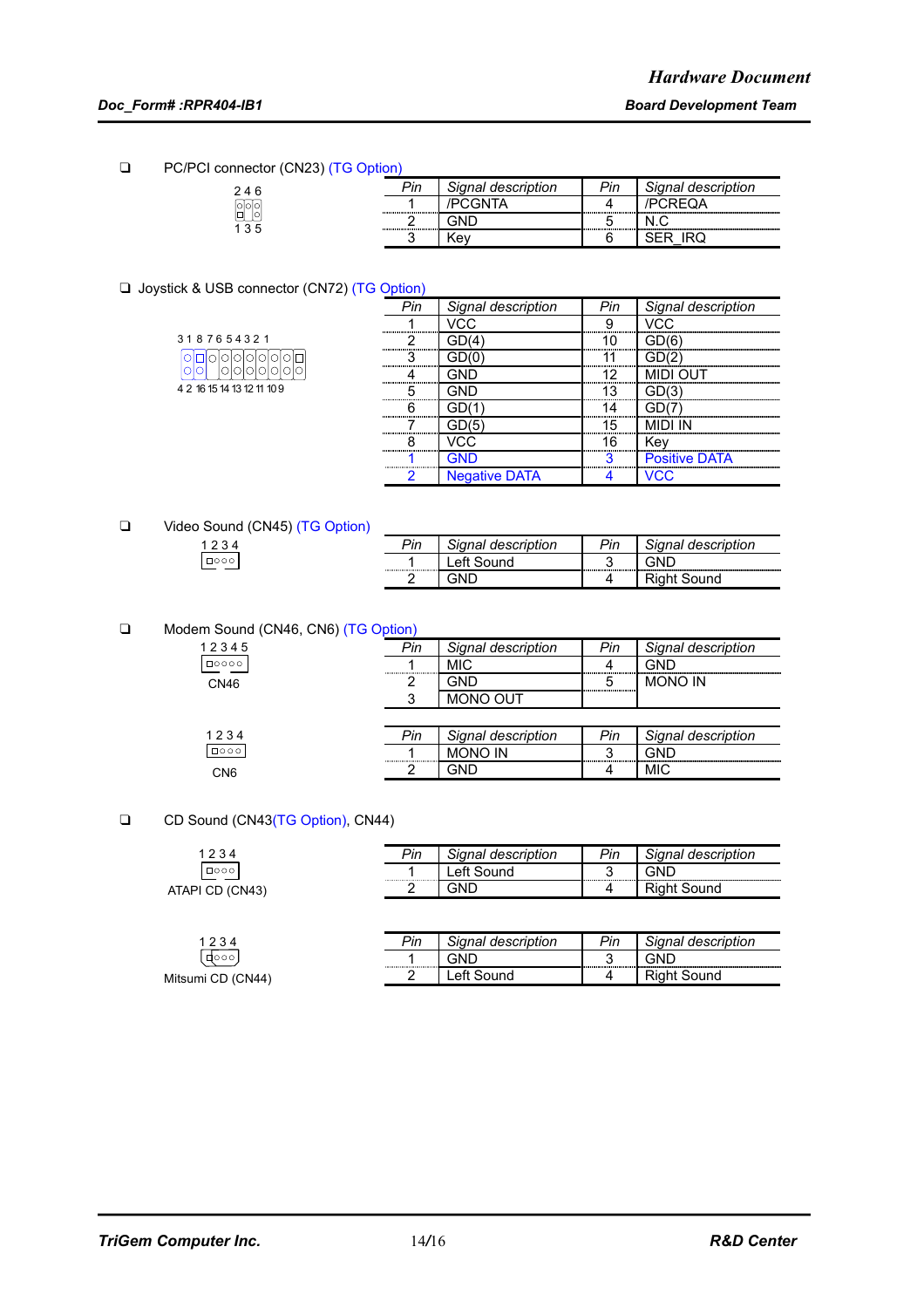#### *Doc\_Form# :RPR404-IB1 Board Development Team*

**T** LAN Wakeup (CN50) (TG Option)

| $\sim$ | ⊳in<br>,,, | description | Pin   | INNA<br>aesci<br>,,,, |
|--------|------------|-------------|-------|-----------------------|
|        |            |             | w<br> |                       |
|        |            |             |       |                       |

□ Modem Wakeup (CN51) (TG Option)

| $\sim$ | Pin | Tional.<br>description | Pin   | description<br>Jonna |
|--------|-----|------------------------|-------|----------------------|
|        |     | Rino<br>.udem.<br>M.   | w<br> | 10D                  |
|        |     |                        |       |                      |

**T** HPD Indicator Header (CN73)

| ୦ ା•ା୦ ାଠି    |
|---------------|
|               |
|               |
| PWR HDD DC/SW |

| Pin | Signal description     |
|-----|------------------------|
|     | N <sub>C</sub>         |
|     | GND                    |
|     | <b>LED POWER</b>       |
|     | NC.                    |
|     | <b>I FD POWFR</b>      |
|     | HDD access signal      |
|     | GND                    |
|     | Power-ON switch signal |

□ Aux. Indicator Header (CN49) (TG Option)



| Pin | Signal description           | Pin | Signal description |
|-----|------------------------------|-----|--------------------|
|     | Key lock Signal to Super I/O |     | GNE                |
|     | Kev                          |     | Reset signal       |
|     | GND                          |     | Kev                |
|     | Sleep Function signal        |     | GNF                |